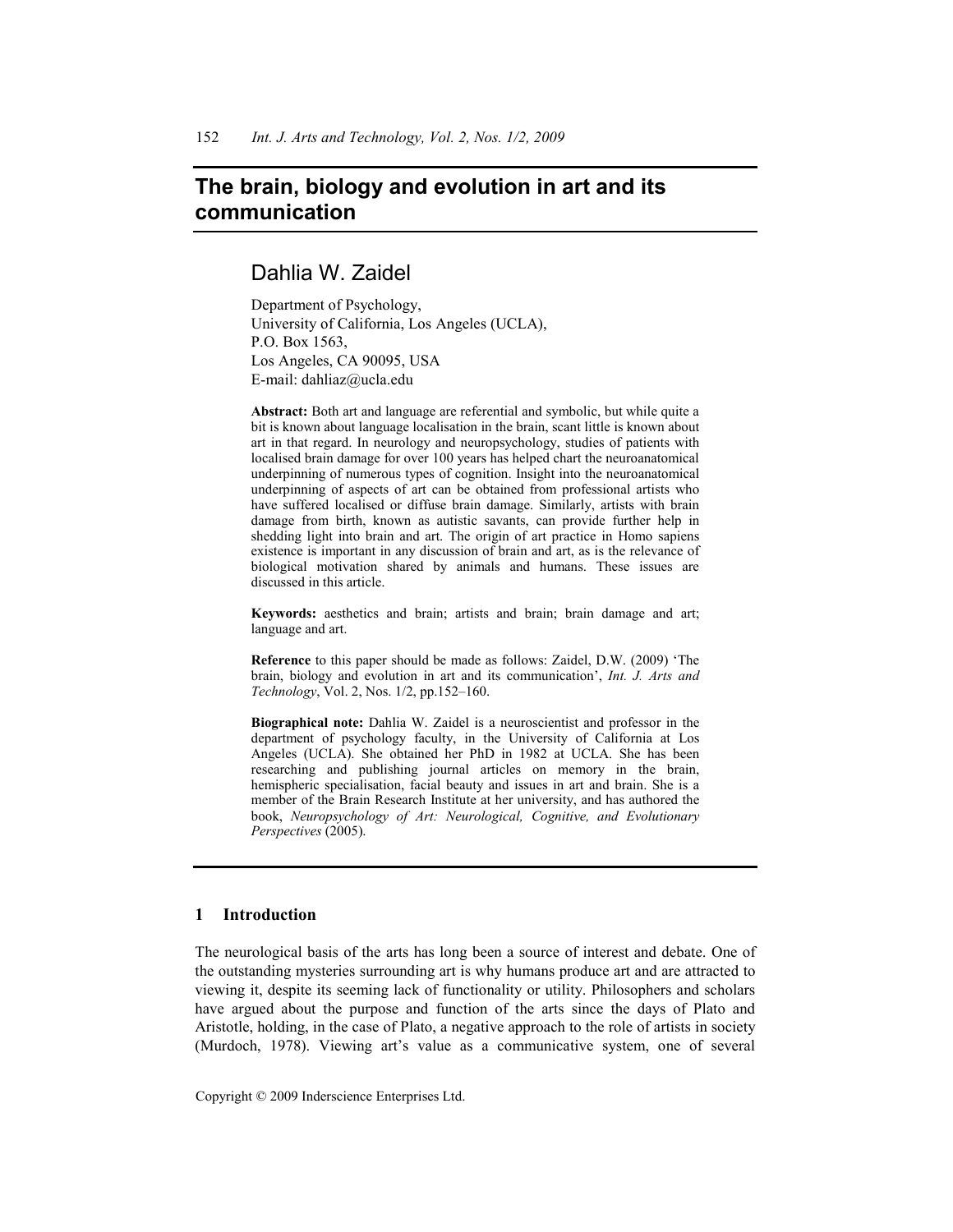practiced by humans, its biological roots, and early beginnings in the life of the Homo sapiens can help explain its function and utility in human life. Multiple messages are communicated in art's contents and aesthetics. The neurology and neuropsychology of artists with various kinds of brain damage can potentially shed light on the link between art and its neural underpinnings, through reviewing what has gone awry and what has remained intact in their art following the damage. The issues associated with the neural basis of art along with its biological and evolutionary background will be discussed in this article.

Art, as language, is grounded in symbolic and abstract cognition which are supported by the unique neural wiring of the human brain. Such cognition is central to human communication, whether through the arts, spoken language, body language or facial expressions, all because of the access to many forms of mentally stored meanings and knowledge. The more abstract a notion becomes, the more it can incorporate into it different dimensions of concepts, details and categories (Liberman and Trope, 2008). Abstract symbols condense levels of meanings and details derived from life's experiences into efficient mental conceptual conglomerates. Thus, symbolic thinking is a powerful source for myriad of interpretations, associations, innovations and creativity and it is one of the hallmarks of the human mind.

### **2 Art vs. language**

Art can be regarded as a communication medium expressing the artist's thoughts, experiences, concepts, values, fears and so on. Artists articulate all of these using the skills and techniques available for this expression. Both art and language are used for communication and both share symbolic cognition supported by the human brain, while they differ in their obvious mode of expression as well as in the nature of the basic meaningful units that comprise them. The meaningful units of language, the words, have a meaning all their own even before they become part of a sentence. The vocabulary of language consists of words with more or less fixed meaning that together are combined through syntax to form additional meanings. The units of art are neither fully defined nor do they have a fixed meaning. Seen in isolation, outside of the art, they mean nothing special, unlike words. Take the case of a brush stroke: a brush stroke building up to a cloud in a painting is meaningful only in the context of the whole painting, but not when seen in isolation. A dab of turquoise placed in the right eye of the 'Girl in a Red Hat' painting by Johannes Vermeer signifies a piece of reflected blue skies, but seen in an otherwise clear canvas, could signify something entirely different. All the hues, shades, brush strokes, and outlines that together make up 'The Mona Lisa' by Leonardo Da Vinci add up to a meaningful whole in the context of the painting as a whole entity, not as millions of separate component parts. Moreover, art works contain more ambiguities than language, thereby promoting intellectual discourse, multiple interpretations and varied emotional responses. In this sense, the relative lack of precision in the symbolic nature of art renders it a powerful communicative system.

Unlike the words of a language, the 'language' of art is complex and is not easily reducible to definable component parts, and this is what makes it difficult to localise its neural basis in the brain. Looking to the brain, language localisation in specialised brain regions has begun at least 150 years ago with the studies of Paul Broca, the French neurologist, who zeroed in on the inferior posterior region of the left frontal lobe as the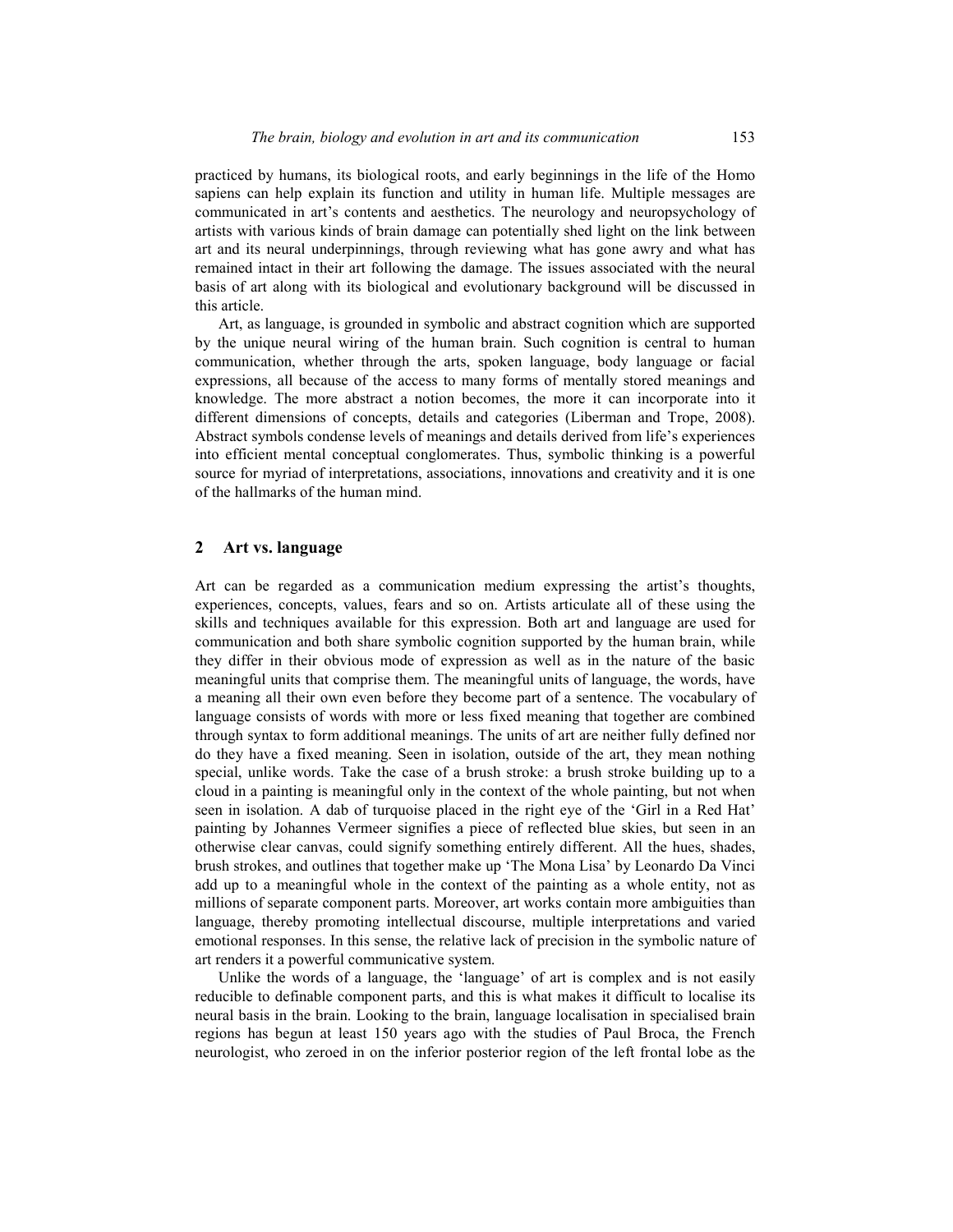principle neural site for the control of speech (Geschwind, 1979; Finger, 2000) and the German neurologist, Carl Wernicke, helped localise the language meaning comprehension region in the left hemisphere, as well, in the superior temporal lobe. Since then, many other specialised regions within the left hemisphere have been linked to aspects of language, spoken, comprehended, read and written. Loss of certain aspects of language following damage to specific neural regions has helped map its neural underpinnings. Some neurolinguistics researchers suggest a role for right hemisphere involvement in aspects of language (Code, 1987). However, based on rich sources of data from brain damaged patients, neuroimaging studies and physiological responses, the current understanding of language and the brain is that the principle language centres are specialised in the left cerebral hemisphere.

### **3 Brain underpinnings of art**

Because of the definition issues of the units of art, we cannot pinpoint to specific linking of neural regions for art. We can, however, discuss the consequences of brain damage in professional artists and look for alterations in aspects of their art. The particular meaningful alterations concern the genre, artistic skills, productivity and creativity (genre here refers to art school or art movement, as in abstract, realistic, impressionistic and so on). While non-artists with brain damage are common in the neurological literature, established artists are relatively rare. Reviewing the individual cases of approximately 15 artists with unilateral (left or right) brain damage revealed that genre was unaltered, and skills, productivity and creativity remained unchanged (Zaidel, 2005). A few additional artists have been described in other publications (Rose, 2004; Bogousslavsky and Boller, 2005), and a review of their cases does not disclose significant artistic alterations following damage. Established artists who develop slow progressive dementing diseases such as Alzheimer's Disease or fronto-temporal dementia do not lose their artistic skills, talent or creativity even as diffuse neuronal damage becomes extensive throughout the brain and cognitive and physical deficits are present (Zaidel, 2005, 2009). They do, however, lose these skills toward the end of their illness when many cognitive, motoric and memory functions become severely and irreversibly compromised. Collectively, this adds up to general artistic elements not being localised in specific brain regions.

There are specific brain regions that control features of pictorial art that are not unique to art. They are functional in both artists and non-artists alike and could undergo alterations following brain damage. Depiction of 3D space to create illusion of space is sometimes important for the message communicated by the artist. Drawing convergent perspective is one example. In the brain, the right parietal lobe critically controls the ability to depict 3D space on a 2D surface. Damage results in distorted spatial perception problems as well as loss of knowledge of the topography (De Renzi, 1982). The ability to derive the meaning of the entire picture, usually a scene, depends on the integrity of the left angular gyrus. Damage sometimes leads to a condition known as simultanagnosia, the inability to provide the theme of a pictorial scene (Levine, 1978). Segmenting, disembedding units, finding hidden objects in a complex scene are linked to the integrity of the left hemisphere (see summary in, Zaidel (2005), and this is related to the perceptual mechanism of figure-ground relationships and global–local mechanisms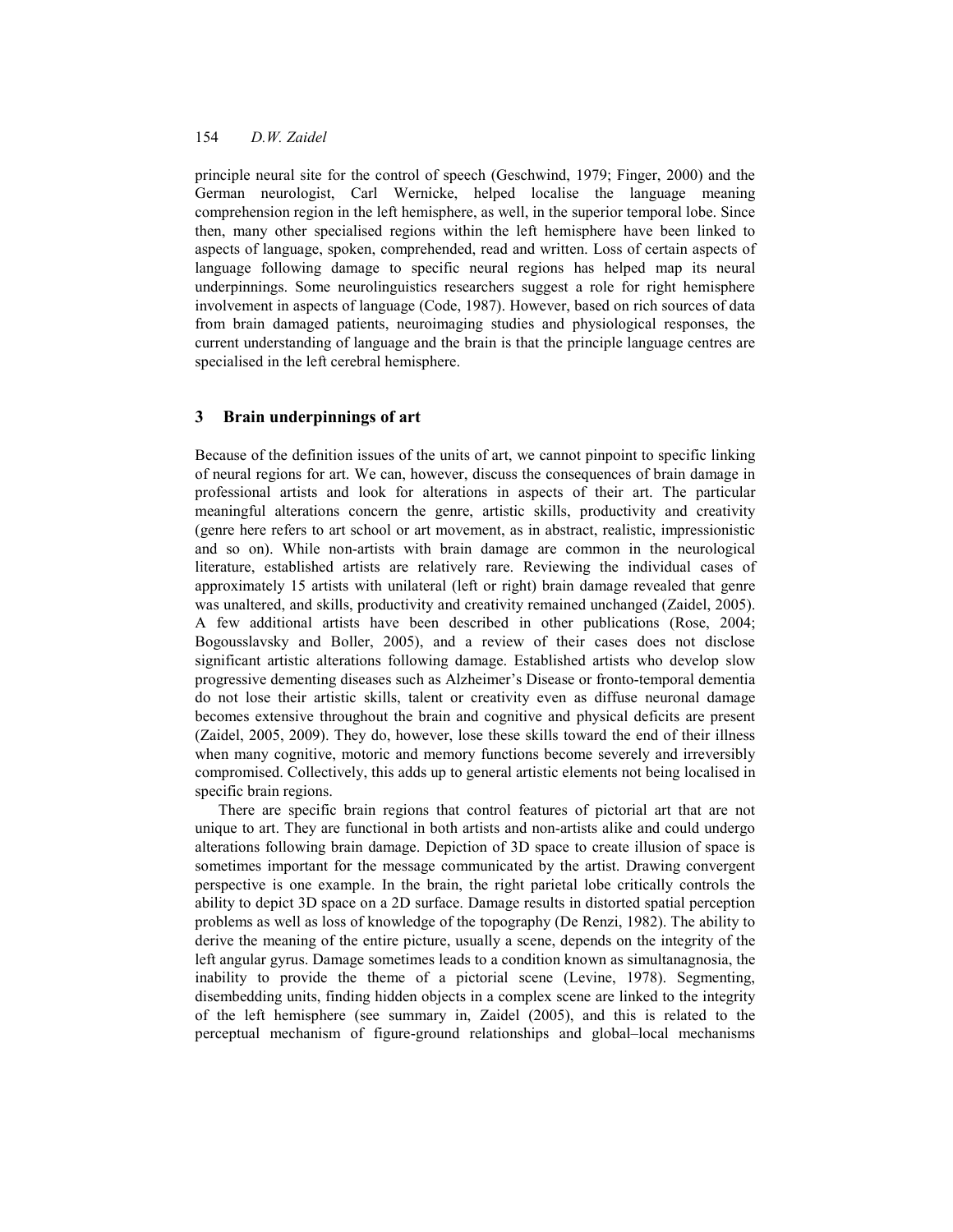(Hubner and Studer, 2008). All of these functions although important in art, are not defining features of art.

Furthermore, no research data are available on the extent of deficits specifically in artists in the functions described in the foregoing; as a group they might be 'resistant' to extensive deficits exhibited by non-artists. Artists who generally spend a lifetime observing details and global configurations in their environment develop a trained 'eye'. The years of practice could contribute to such resistance. Consequently, we should expect redundancy in functional representation in their brains, one that transcends hemispheric or regional specialisation.

Artistic talent in the visual arts can be distinguished from creativity and innovation by considering unusual artists known as autistic savants. They possess extraordinary artistic abilities even as their brain damage compromises their cognitive and social interactions (Sacks, 1995, 2004; Selfe, 1995; Treffert and Wallace, 2002; Mottron, Limoges and Jelenic, 2003). It should be mentioned that precious few of individuals with autism are savants. These special artists can create spatially realistic drawings and paintings, in both grey scale and full colour from memory alone or from direct observations. Despite the correct proportionality of 2D representations of scenes and objects as well as attention to details, the artwork lacks creativity or innovation (Sacks, 1995). Most have begun displaying graphic skills from a very early age and attempts to receive art instructions with an eye toward improvement have been made. Little artistic growth has been observed. All of this suggests the following conclusions: first, artistic talent survives extensive brain damage (even when the damage reflects congenital anomalies). Second, talent is dissociable from creativity, innovation and conceptual thinking. Third, visuoconstructive and visuo-spatial abilities, both functions of the mind that are specialised by the right cerebral hemisphere, cannot be generalised to creative and innovative art (Zaidel, 2005).

Further insights can be gleaned from artists with dementia which represents a disease in which cognitive, motor and memory decline result from diffuse atrophy (caused by neuronal loss) of extensive regions of the brain. There are several types of dementias, each with its own course of cognitive and behavioural decline. Alzheimer's disease, fronto-temporal dementia, and late stage Parkinson's disease are but few examples. Individual artists suffering from such conditions have been described in the neurological literature (Zaidel, 2005). Their cases demonstrate the remarkable resilience of artistic skills in the face of extensive cognitive loss and brain atrophy.

In some dementia cases, however, where art was not the main means of earning a living and where art was not practiced, art creation nevertheless began after disease onset (Miller et al., 1996, 1998). What can account for such behaviour? One brain process that has been suggested to explain this phenomenon involves the frontal lobes and its neural connections to the rest of the brain. Specifically, deterioration of these connections is known to lead to behavioural disinhibition (Zamboni et al., 2008), and in the present context this would include a sort of release of pent up desires to create art (Miller et al., 1996, 1998). However, it is not clear that this can be the sole interpretation. First, we should note that the implication is that the capacity to conceptualise and rely on symbolic cognitions is spared for a substantial period into the dementia disease, a time when cognition, memory and social behaviour all deteriorate substantially. Second, in such individuals there is no proof that artistic skills in fact did not exist prior to the disease's onset, albeit not practiced or displayed. Third, given the large number of individuals throughout the world who develop dementia relative to those miniscule few with the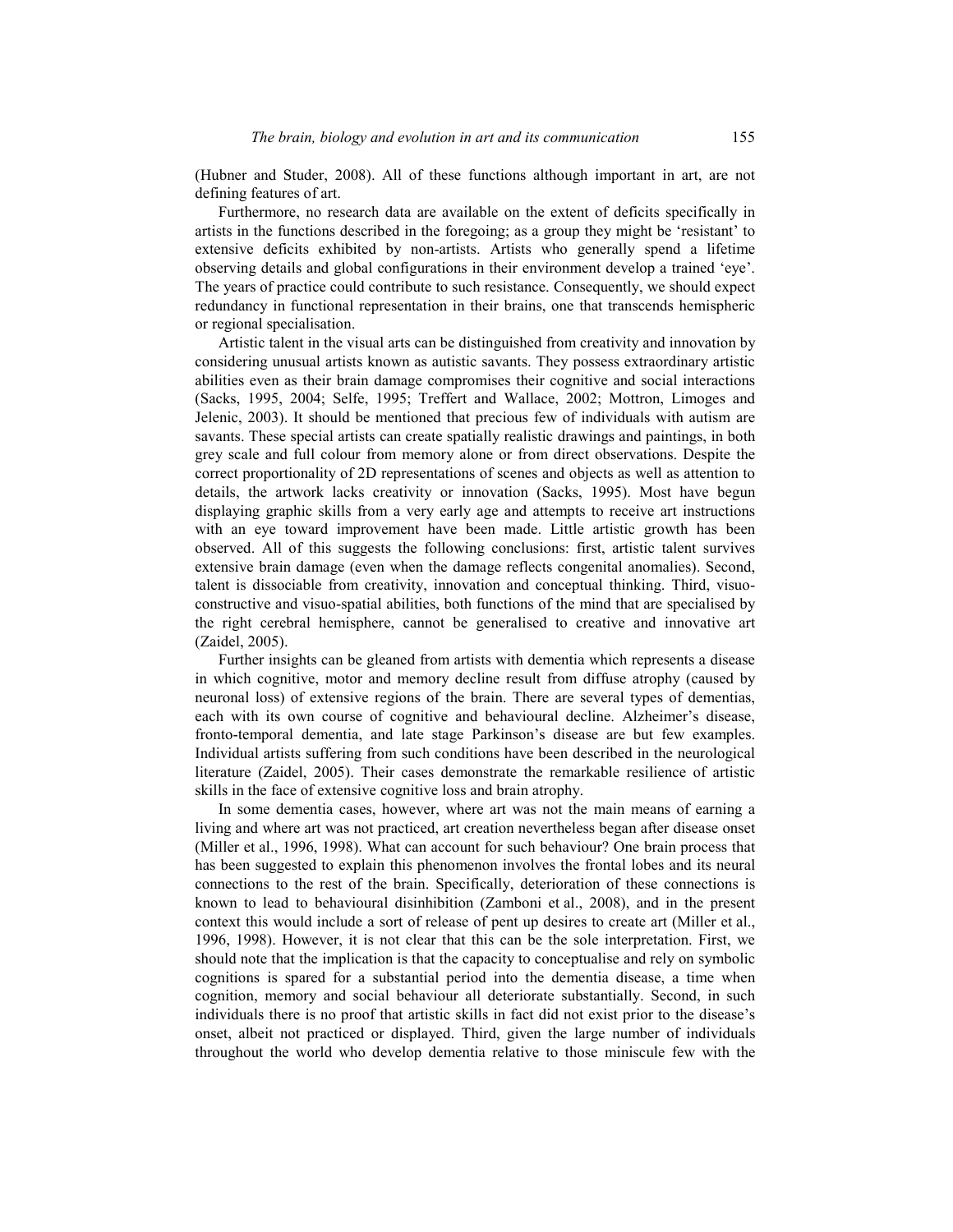disease who do exhibit artist skills after onset, we would expect a vast number of individuals with the disease to display artistic skills. Fourth, what could explain the appearance of art production in those select few cases is that somehow the neural degeneration process in the brain facilitated the expression of pre-existing talent and artistic skills, possibly through the disinhibition process.

One of the communicative powers of art lies in its aesthetics. Issues in aesthetics and preference for certain visual forms are informative to the art–brain link. Research has shown that oblique lines as opposed to non-sloping horizontal and vertical lines are not as aesthetically appealing (Appelle, 1972; Latto, 2004). One explanation is the early visual exposure to structures in the environment and the plasticity of the visual system. There is greater prevalence of horizontal and vertical content in the environment than of oblique content, and consequently, the experiential visual events sculpt the visual system to be more sensitive to horizontal and vertical orientations. Latto has found that orientation of lines in paintings contributes greatly to aesthetic preference (Latto, 2004). Mondrian and the Dutch art school of De Stijl adopted the use of horizontal and vertical lines and promoted aesthetic reactions to their works (White, 2003). Perception scholars have argued that the appeal in those orientations reflects a close match with what the visual and perceptual systems are tuned to detect. However, as Washburn (Washburn, 2000) points out, simple forms and shapes are liked as well, independently of whether they represent horizontal or vertical lines. In all, we should consider that the visual system reacts to components of visual form that reflect a match between what is seen and the visually tuned neurons in the brain, and the match partially explains reactions to art.

## **4 Biology and the underpinnings of art**

The neural basis of art might reach back to a biological component shared by humans and animals. Art is meant for display and therein might lay its connection to a biological motivation associated with procreation. Animals display their bodies to potential mates in order to reveal their current fitness and genetic quality. During mate selection seasons, feathers, tails, furs, wings, voice boxes, sounds, clever acrobatics and more are exhibited for the purpose of attraction and procreation. Scholars have suggested a link between such displays and art (Zahavi, 1978; Miller, 2000, 2001). According to this view, artists display their genetic quality as well; the more attention their work receives, the higher the selling price, the longer they are held in high regard and these are all qualities that reflect excellent cognition, skill, talent and creativity.

For humans, art is tied to the judgment of the other. In the biological sense, it is used to assess others' fitness. In nature, the display that gets to be chosen for mating or the one that leads, represents quality genes. Ideally, if those are passed on to the offspring they will enhance and promote the offspring's survival, and the species line will continue. Art creation is a more peaceful way of attracting judgment than head-on, physical, aggressive fights. It is also less energy consuming than that generally expanded by animals in courtship rituals, when violence is not involved. In humans, redirecting biological aggressive drives in order to be aesthetically gratified is consistent particularly with Freud's ego defence mechanism known as sublimation.

A wide range of courtship displays has evolved in nature, from peaceful strategies to very aggressive fights (Gould and Gould, 1989). They have all presumably evolved to adapt to the brain of the beholder, to ensure the details of the display and rituals are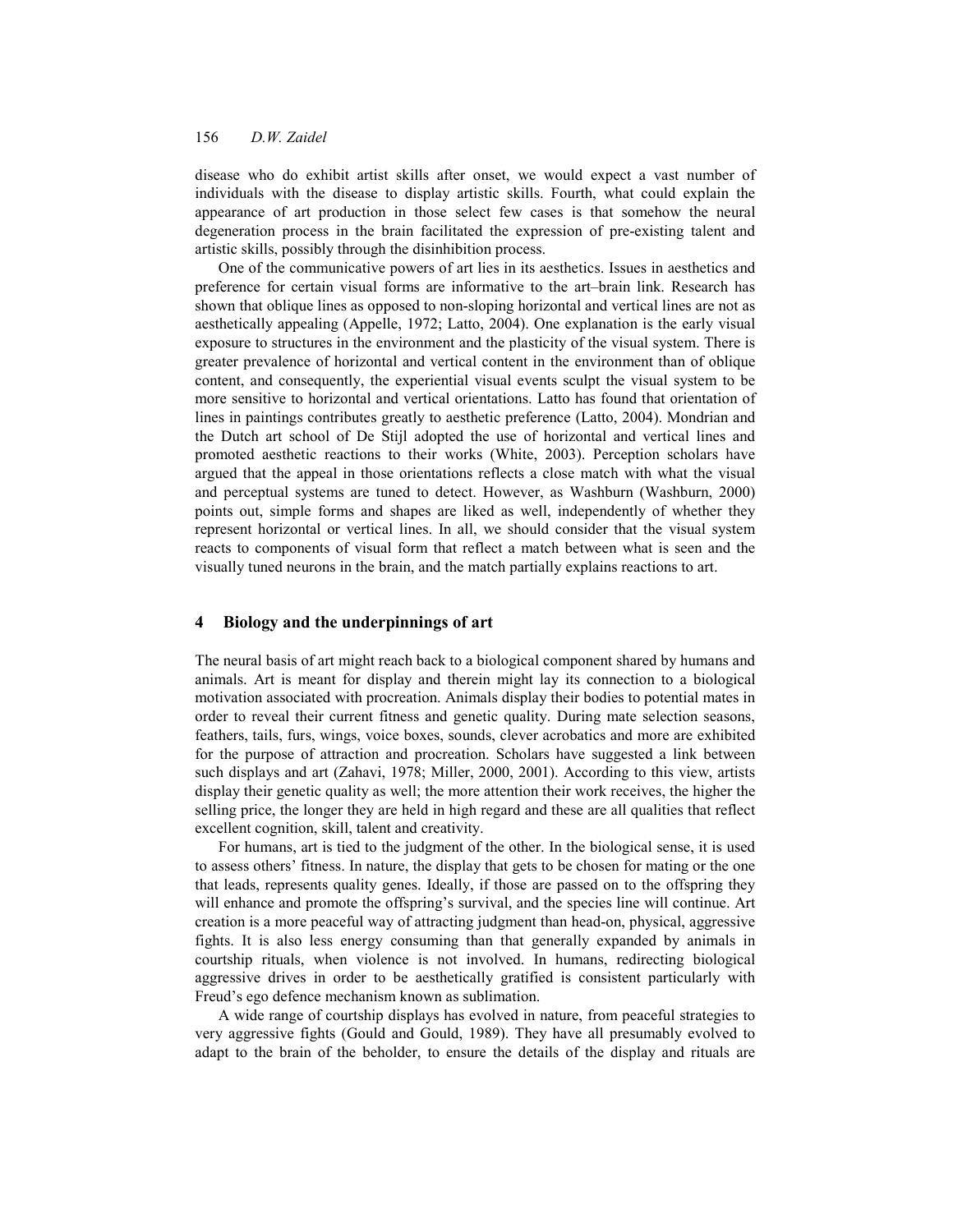processed to the potential mate. Humans viewing the display of a male bird of paradise would observe only acrobatics and colourful plumage whereas a female bird of paradise would perceive infinitely more numerous details because those would be pertinent to her species' survival. The same notion is true of art's display; it is meant for the brain of the human beholder. Humans have evolved a cognitive apparatus equipped to handle the display, its symbolic nature, its message and contents.

One outstanding example of what some scholars consider to be art in nature is that created by the bowerbird (Miller, 2000). It is an exception in the animal world worth considering, particularly in the context of courtship strategies. This bird is found mainly in Australia and New Guinea (Diamond, 1982). Several species have been identified. To attract a mate, the male bowerbird builds constructions, the bowers, in the forest from building materials that come from the environment, close and far. Once the basic frame is built from well placed twigs and branches the male bird decorates it with various precious fruits, vegetables, mushrooms, leaves, dead bugs and much more. The range of bower complexity varies with the bowerbird species, ranging from relatively simple to highly elaborate. Within the species, however, each individual male bird builds a distinct structure. The idea behind the energy and effort put into the bower is to attract females for mating and procreation. Female bowerbirds inspect individual bowers and if they like what they see, go off with the male builder into the forest and mate there. The bower is used only for attraction, not for mating or raising the young. The bower is a display of fitness, capability and genetic quality of the male. Indeed, upon viewing some of the bowers one is hard put to deny an artistic capacity (Madden, 2008).

#### **5 Homo sapiens and the early appearance of art**

When did anatomically modern humans initiate the practice of art and for what purpose? Archaeological findings indicate that consistent art practice gained momentum around 45,000–35,000 years ago, and the great majority of the artefacts are associated with Western Europe. Since art is linked to symbolic and abstract cognition and since anatomically modern Homo sapiens emerged some 200,000–150,000 years ago in Africa, scholars have pondered the time gap as well as the locale with respect to abundant art practice. As stated above, the hallmark of human cognition is the heavy reliance on symbolic thought, which is also the underlying source of sophisticated combinatorial language that allows transformation of vocabulary and syntax into meaning, as well as of art and other non-verbal communicative systems. Although non-human primates, birds and other animals possess some symbolic cognition and communication systems, they do not produce art. Together, these are the issues that confound and puzzle scholars of brain and art.

Some six million years ago, the Homo line split from chimpanzees and several archaic forms of human ancestors evolved afterwards. By now, Homo sapiens have replaced all those forms throughout the world. Having originated in Africa, based on both genetic and fossil evidence, they first migrated to Europe and Asia about 100,000 years ago. Then, another group left Africa about 60,000 years ago and spread throughout the world (Mellars, 2006; Behar et al., 2008). Archaeological evidence has revealed use of red ochre pigments and shell ornaments with both the first and second migrations. The usage of both implies symbolic cognition. But it is the brain of the people of the second migration that some scholars suggest might be crucial to the abundant expression of art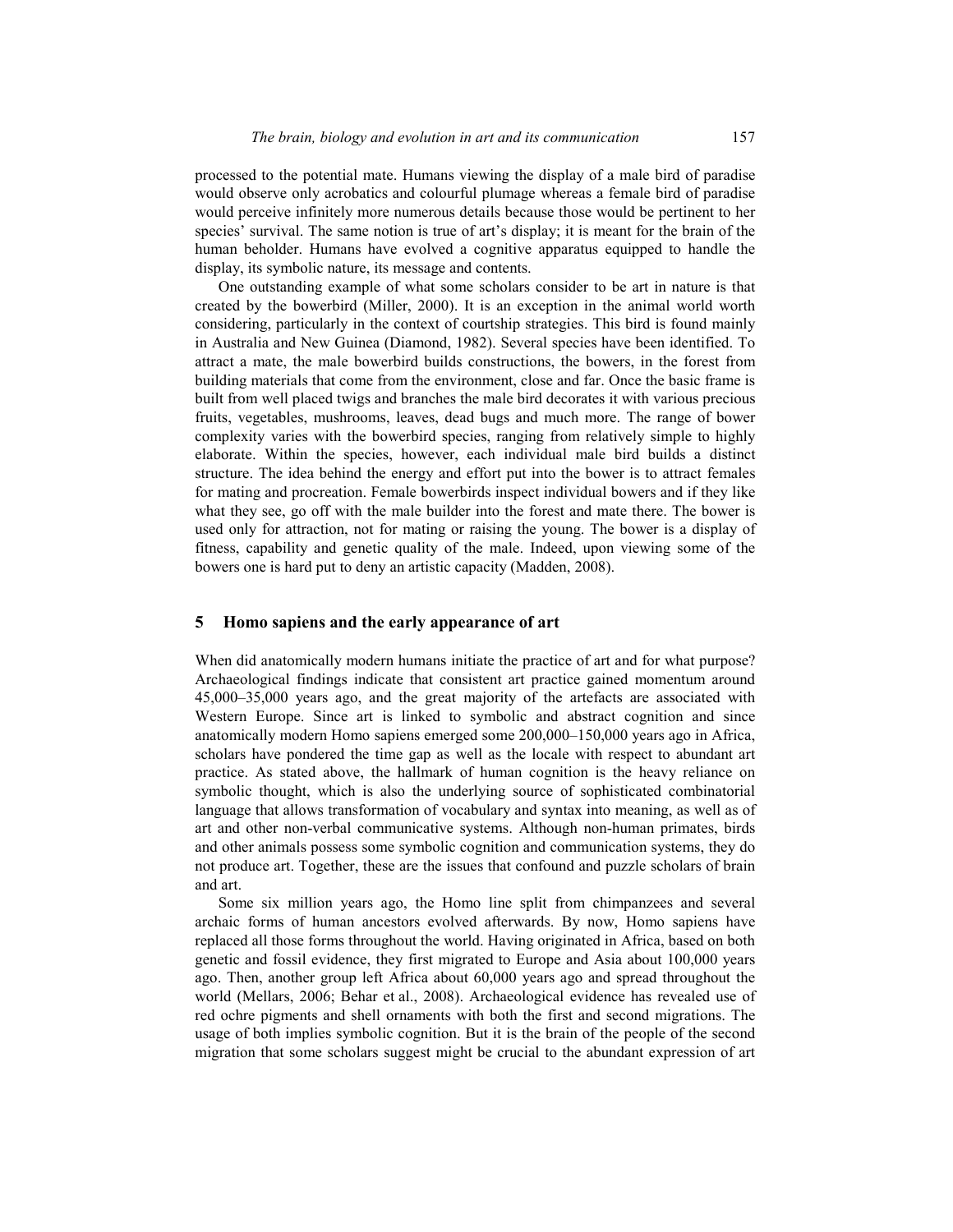that was practiced later on in Western Europe (Jacobs et al., 2008). The argument is that the Homo sapiens who remained in Africa after the first migration underwent further social and crucial neurochemical and neuroanatomical brain changes. We do not yet know yet the precise nature of those alterations. They underwent adaptive changes as survival strategies in the face of a long-standing draught in Africa, one that lasted for over 100,000 years and has led to changes in the environment and food sources. The theory is that the adaptive response of human groups to the climatic changes has contributed to technological innovations and improvements in tools as well as behavioural changes, particularly in relation to social grouping. Whether DNA alterations occurred at that time as well remains to be determined. The confluence of these factors could have shaped cognition in the direction of symbolic and abstract thought, leading eventually to the practice of art. So the people of the second migration out of Africa brought with them the kind of cognition that shaped the art-related cognition behind the eventual appearance of abundant art production, a practice that went unabated to this date.

It is not yet clear yet why consistent art practice appeared in Western Europe and not in other parts of the world reached by the people of the second migration out of Africa. We may speculate that there was increase in hierarchical stratification within human groups in the European part of the world and those belonging to a specific societal level had to be identified with ornamentation, decoration and artistic production (Lewis-Williams, 2002). There may also have been increased control over the environment and thus increased time that could be devoted to artistic production, particularly by recognising talent in specific individuals (Dissanayake, 1995). The latter recognition could have evolved especially quickly in Western Europe for reasons not entirely known at this point. Future archaeological findings would most likely shed further light on the early use of art in human society.

#### **6 Future research**

The further breakdown of the effects of brain damage on established artists would benefit from the use of digital methodology, particularly in the form of systematic comparison of works produced before vs. after the damage. Countless of subtle differences could potentially be detected with digital technology. Gauging colour intensity, brush strokes pressure and width, overall configuration and many more features of art can help categorise, catalogue and explain the role of disease etiology, hemispheric laterality of damage, and localisation of damage on art production, and ultimately elucidate the link between art and brain.

#### **References**

- Appelle, S. (1972) 'Perception and discrimination as a function of orientation: the 'oblique effect' in man and animals', *Psychological Bulletin*, Vol. 78, pp.266–278.
- Behar, D.M., Villems, R., Soodyall, H., Blue-Smith, J., Pereira, L., Metspalu, E., Scozzari, R., Makkan, H., Tzur, S., Comas, D., Bertranpetit, J., Quintana-Murci, L., Tyler-Smith, C., Wells, R.S. and Rosset, S. (2008) 'The dawn of human matrilineal diversity', *The American Journal of Human Genetics*, Vol. 82, pp.1130–1140.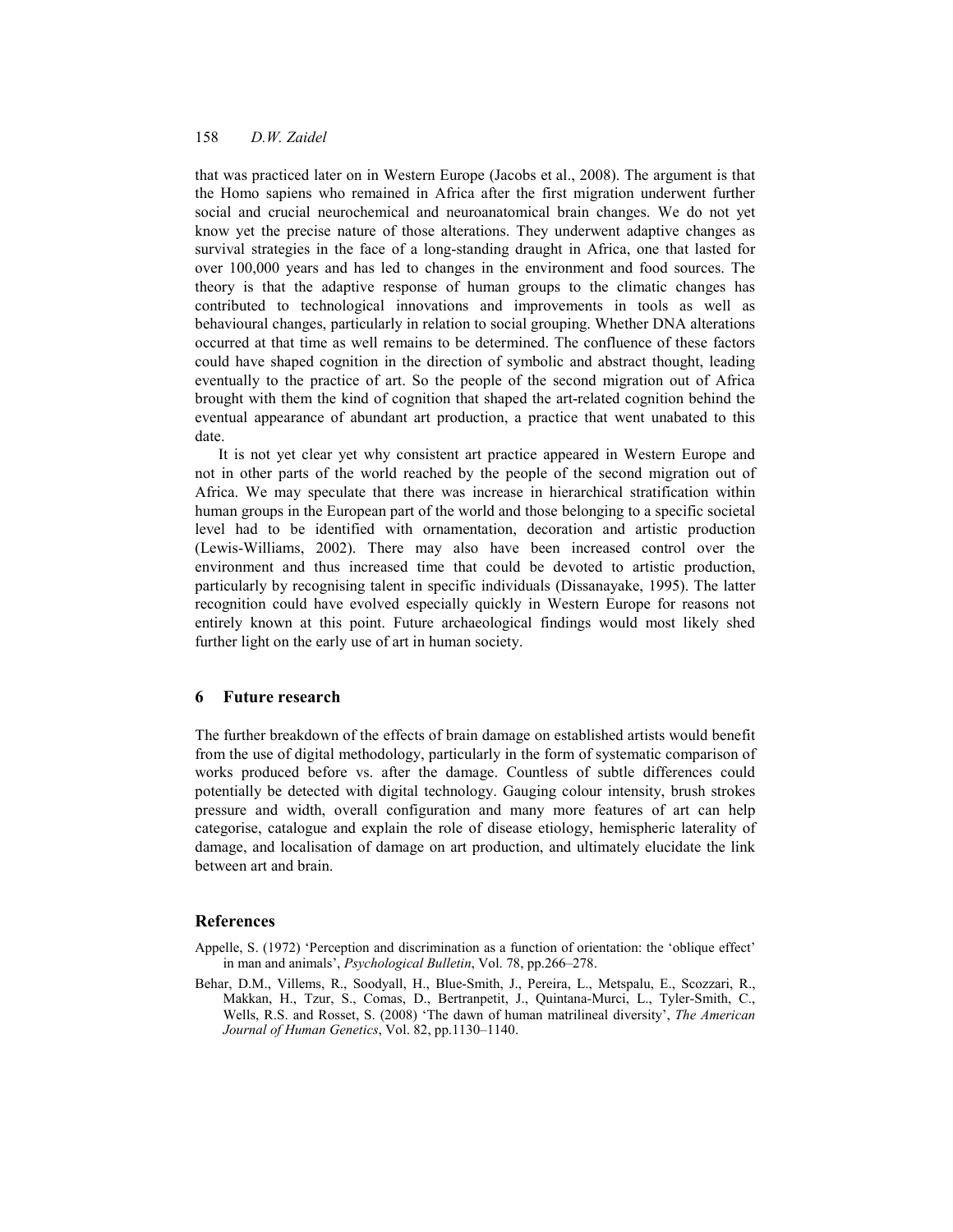- Bogousslavsky, J. and Boller, F. (Eds) (2005) 'Neurological disorders in famous artists', *Frontiers in Neurological Neuroscience*. Basel, Switzerland: Karger.
- Code, C. (1987) *Language, Aphasia and the Right Hemisphere*. Chichester, UK: Wiley.
- De Renzi, E. (1982) *Disorders of Space Exploration and Cognition*. New York, NY: Wiley.
- Diamond, J. (1982) 'Rediscovery of the yellow-fronted gardener bowerbird', *Science*, Vol. 216, pp.431–434.
- Dissanayake, E. (1995) *Homo Aestheticus: Where Art Comes from and Why*. Seattle, WA: Washington University Press.
- Finger, S. (2000) *Minds Behind the Brain: A History of the Pioneers and Their Discoveries*. New York, NY: Oxford University Press.
- Geschwind, N. (1979) 'Specializations of the human brain', *Scientific American*, Vol. 241, pp.180–199.
- Gould, J.L. and Gould, C.G. (1989) *Sexual Selection*. New York, NY: Scientific American Library.
- Hubner, R. and Studer, T. (2008) 'Functional hemispheric differences for the categorization of global and local information in naturalistic stimuli', *Brain and Cognition*, Vol. 30, pp.10–21.
- Jacobs, Z., Roberts, R.G., Galbraith, R.F., Deacon, H.J., Grun, R., Mackay, A., Mitchell, P., Vogelsang, R. and Wadley, L. (2008) 'Ages for the middle stone age of Southern Africa: implications for human behavior and dispersal', *Science*, Vol. 322, pp.733–735.
- Latto, R. (2004) 'Do we like what we see?', in G. Malcolm (Ed.), *Multidisciplinary Approaches to Visual Representations and Interpretations*. Amsterdam, The Netherlands: Elsevier, pp.343–356.
- Levine (1978) 'A study of the visual defect in verbal alexia-simultanagnosia', *Brain*, Vol. 101, pp.65–81.
- Lewis-Williams, D. (2002) *The Mind in the Cave: Consciousness and the Origins of Art*. London, UK: Thames and Hudson.
- Liberman, N. and Trope, Y. (2008) 'The psychology of transcending the here and now', *Science*, Vol. 322, pp.1201–1205.
- Madden, J.R. (2008) 'Do bowerbirds exhibit cultures?', *Animal Cognition*, Vol. 11, pp.1–12.
- Mellars, P. (2006) 'Why did modern human populations disperse from Africa ca. 60,000 years ago? a new model', *Proceedings of the National Academy of Sciences USA*, Vol. 103, pp.9381–9386.
- Miller, G.F. (2000) *The Mating Mind: How Sexual Choice Shaped the Evolution of Human Nature*. New York, NY: Doubleday.
- Miller, G.F. (2001) 'Aesthetic fitness: how sexual selection shaped artistic virtuosity as a fitness indicator and aesthetic preferences as mate choice criteria', *Bulletin of Psychology and the Arts*, Vol. 2, pp.20–25.
- Miller, B.L., Ponton, M., Benson, F.D., Cummings, J.L. and Mena, I. (1996) 'Enhanced artistic creativity with temporal lobe degeneration', *Lancet*, Vol. 348, pp.1744–1745.
- Miller, B.L., Cummings, J., Mishkin, F., Boone, K., Prince, F., Ponton, M. and Cotman, C. (1998) 'Emergence of artistic talent in frontotemporal dementia', *Neurology*, Vol. 51, pp.978–981.
- Mottron, L., Limoges, E. and Jelenic, P. (2003) 'Can a cognitive deficit elicit an exceptional ability? A case of savant syndrome in drawing abilities: Nadia', in C. Code, C-W. Wallesch, Y. Joanetter and A.R. Lecours (Eds), *Classic Cases in Neuropsychnology*. Hove, UK: Psychology Press, Vol. II, pp.323–340.
- Murdoch, I. (1978) *The Fire and the Sun: Why Plato Banished the Artists*. Oxford, UK: Oxford University Press.
- Rose, F.C. (Ed.) (2004) *Neurology of the Arts: Painting, Music, Literature*. London, UK: Imperial College Press.
- Sacks, O. (1995) *An Anthropologist on Mars*. New York, NY: Alfred A. Knopf.
- Sacks, O. (2004) 'Autistic geniuses? We're too ready to pathologize', *Nature*, Vol. 429, p.241.